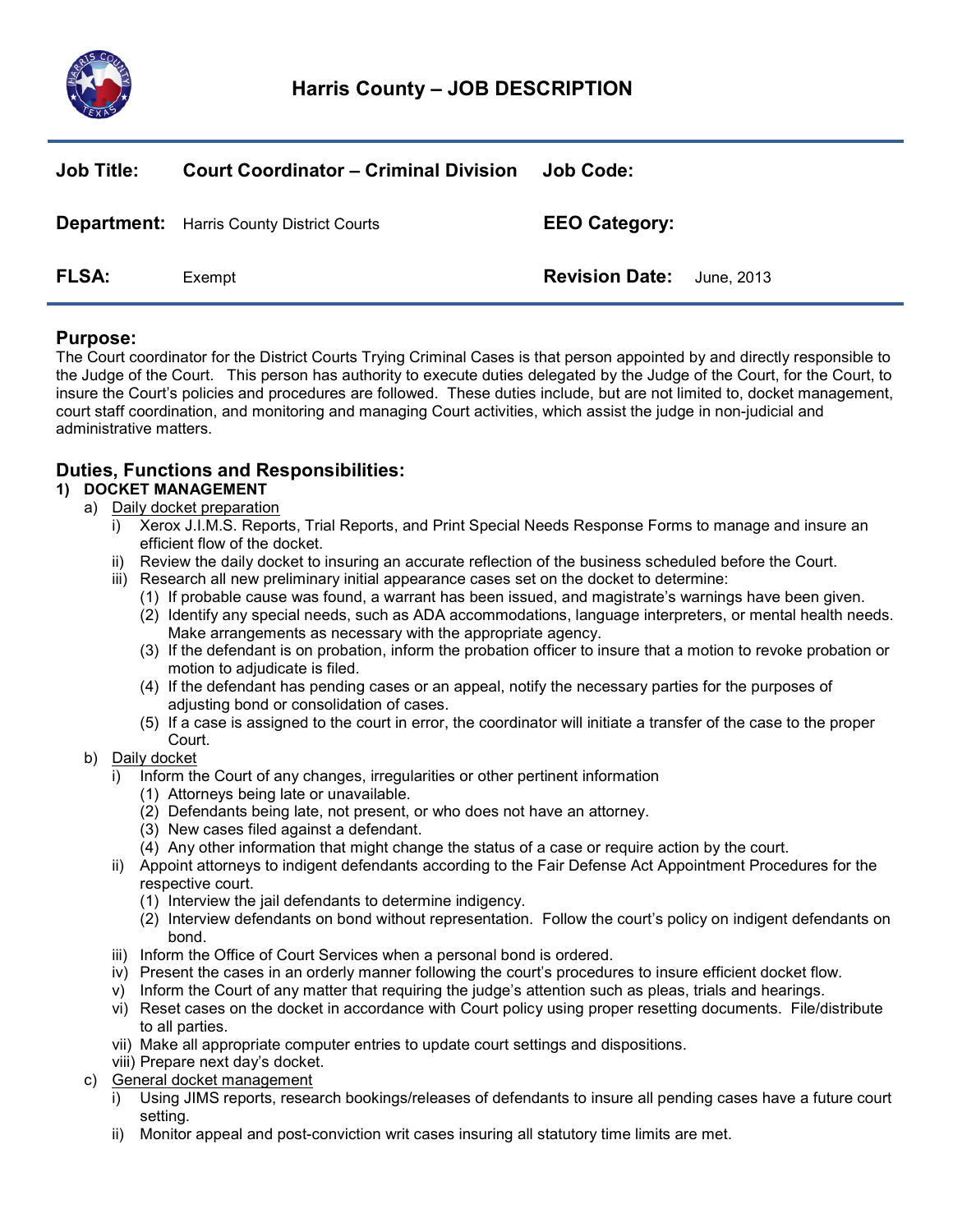- iii) Monitor no arrest cases. Initiate bench warrants for defendants and/or witnesses when needed by the court or for trials and hearings
- iv) Monitor all commitment expirations on mental health case
- v) Monitor reports in Caseload Explorer for effective case flow management. Identify problem areas and advise the Court.
- vi) Understand the criterion established for specialty dockets and identify eligible cases.

## 2) LIAISON DUTIES

- a) Communicate effectively to staff and associated parties the policies and preferences of the Court. Notify court policy changes to all staff members and associated parties of the Court.
- b) Act as liaison between Court and individuals, such as witnesses, family and the public.
- c) Work with the District Attorney's Office, the District Clerk's Office, the Probation Department, the Sheriff's Office, and other governmental agencies as required.
- d) Communicate with the Administrative Office of the District Courts of any issues or potential problems.
- e) Handle telephone inquiries as to future settings, dispositions and other information as required.

### 3) GENERAL COURT MANAGEMENT

- a) Handle correspondence in accordance with the policies of the Court.
- b) Maintain the judge's law library.
- c) Maintain the judge's calendar, such as board or committee meetings, Judge on Duty Assignment, Grand Jury and any other important calendar dates.
- d) Keep abreast of any new legislation that pertains to court management.
- e) Investigate complaints, if any, with the respect to the operation of the Court.
- f) Assist the judge in impaneling a grand jury for the Court's assigned term.
- g) Free the Judge as much as possible from the day-to-day operations of the Court.
- h) Complete the paperwork for Requesting of Visiting Judge for court assignments.
- i) Schedule expansion courtroom space when needed for capital voir dire or high publicity trials.
- j) Attend scheduled court coordinator meetings.
- k) Attend a minimum of sixteen (16) hours of continuing education as required (Gov't Code Sec. 74.106).
- l) Remain available to the Judge at all times in order to assist when necessary.

### 4) SYSTEMS UTILIZED

- a) J.I.M.S.: CICS2, M4P2, and Texas Department of Corrections.
- b) Fair Defense Act Management System.
- c) Caseload Explorer.
- d) Deputy Exploration of Electronic Documents (DEEDS).
- e) Jury Imaging System.
- f) Control D Web Access Server.

### Minimum Qualifications:

### Qualifications, Background and Educational Requirements

#### Personal Skills

- (1) The coordinator must possess knowledge of how cases move through the respective court. The coordinator must possess an understanding of techniques of docket management, case control, day-today monitoring of matters pending before the court
- (2) The court coordinator must be able to assess the court's workload, categorize the elements of this workload, and develop long-range plans to assure that the court disposes of cases in a timely, efficient manner
- (3) The person chosen for this position must possess skills in working with a myriad of people, agents, etc. A coordinator must be able to work without a great deal of supervision from the court.